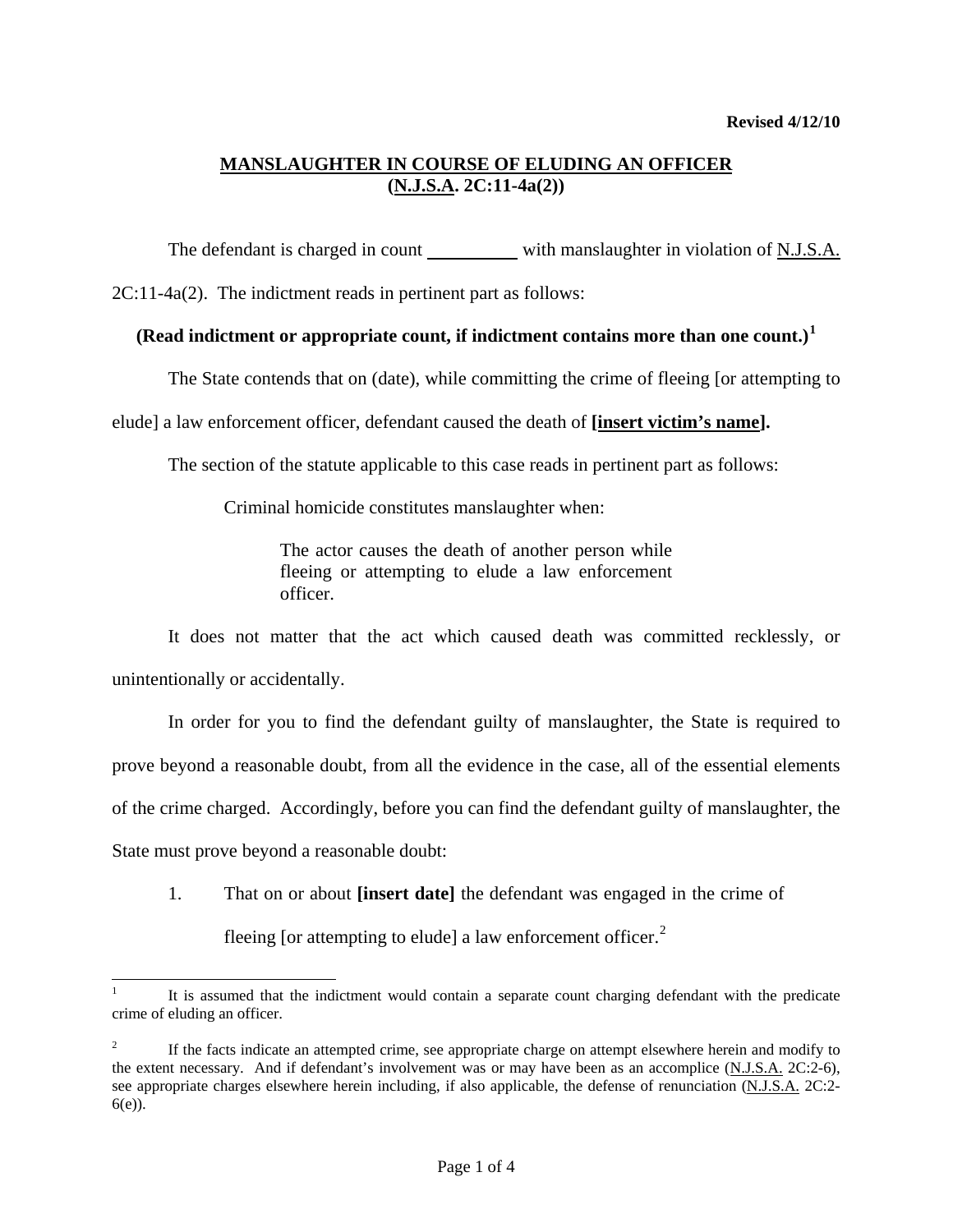- 2. That the death of **[name of victim]** was caused by the defendant.
- 3 That the death of **[name of victim)** was caused at some time within the course of the defendant's flight [or attempt to elude] the law enforcement officer.

 The first element requires the State to prove beyond a reasonable doubt that the defendant was engaged in the crime of eluding by fleeing [or attempting to elude] a law enforcement officer in violation of the criminal code.

## **[Charge elements of eluding an officer, N.J.S.A. 2C:29-2b, if not previously charged. See Model Charge.]**

## **OR**

## **[I have already instructed you on the elements of the crime of eluding an officer.]**

 The second and third elements require the State to establish that the victim's death was caused by the defendant and was caused during the commission of the crime of eluding. In order to meet its burden of proof as to the second and third elements, the State must prove beyond a reasonable doubt the following:

- 1. That, but for defendant's conduct in the commission of the crime of eluding, the victim would not have died. In other words, that the victim's death would not have occurred without the commission of the crime of eluding. $3$
- <span id="page-1-1"></span>2. That the victim's death was a probable consequence of the commission of

<span id="page-1-0"></span>3

State v. Martin, 119 N.J. 2, 11, 19-34 (1990).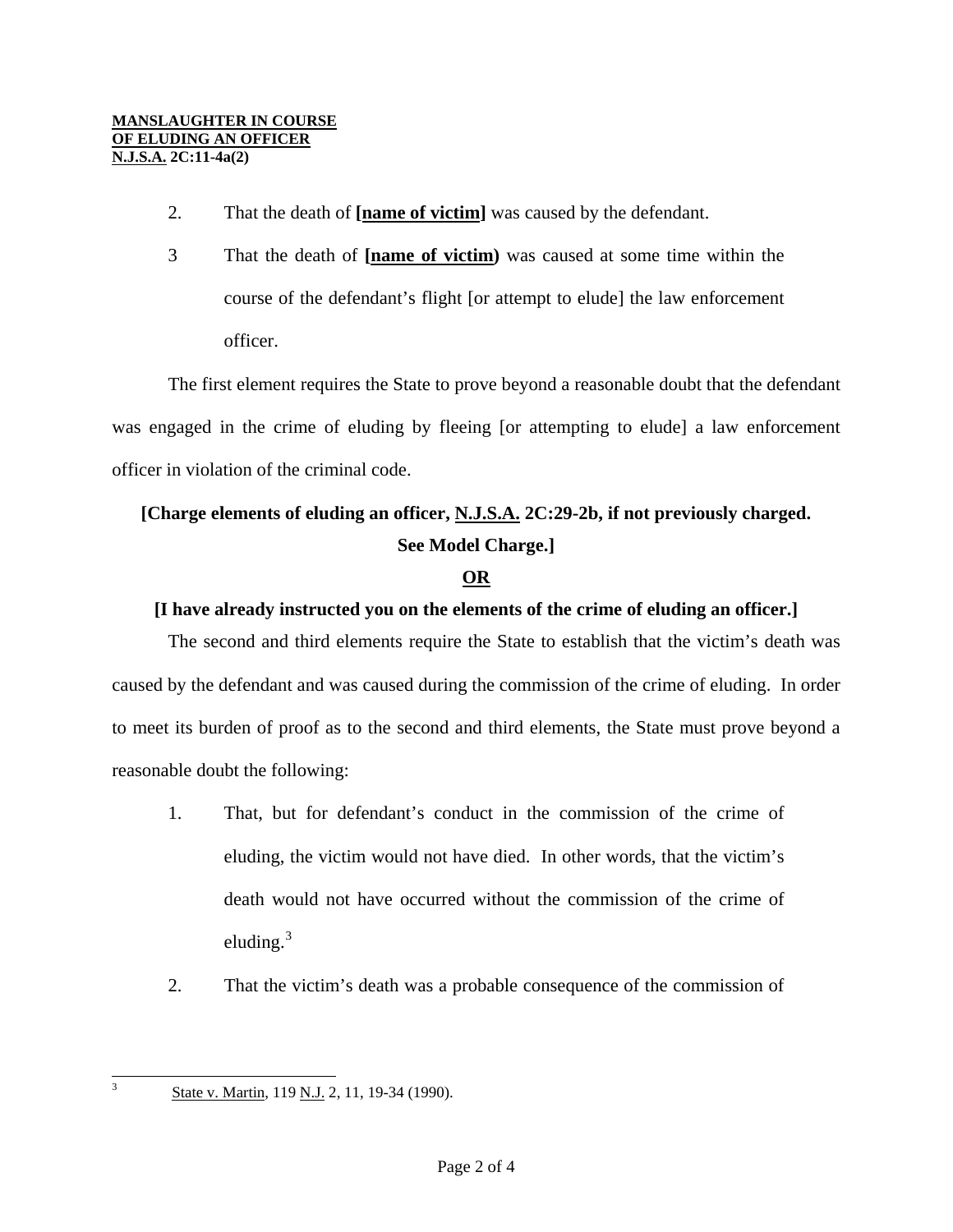the crime of eluding.<sup>[4](#page-1-1)</sup> In order for the death to be a "probable" consequence" of the crime of eluding, the death must not have been too remote, or too accidental in its occurrence, or too dependent on another's volitional acts to have a just bearing on the defendant's liability or the gravity of his offense. In other words, you must decide if the State has proven beyond a reasonable doubt that, under all the circumstances, the death did not occur in such an unexpected or unusual manner that it would be unjust to find the defendant responsible for the death.<sup>[5](#page-2-0)</sup>

# **[NOTE: In cases where Causation - Removal of Life Support is an issue, the jury should be instructed as follows:**

 You have heard testimony that on [date], **(insert victim's name)** was taken off life support and that he/she died at some point after this was done. Should you find beyond a reasonable doubt that **(insert victim's name)** died from medical complications that resulted from injuries caused by defendant's actions, the removal of life support, in this case (method of removal), is not an intervening cause that relieves defendant of any criminal liability for those actions.[6](#page-2-1) That is, if defendant's actions set in motion **(insert victim's name)** need for life

l 4 The fact that a police officer's pursuit of the defendant may be the direct cause of the victim's death does not necessarily mean that the statute is inapplicable. If the evidence may support such a theory, the court should give a fact-specific causation charge as contemplated in **State v. Martin**, 119 N.J. at 16-18.

<span id="page-2-0"></span><sup>5</sup> Where divergent factual versions give rise to different theories of causation, the trial court must provide the jury with appropriate instructions to apply, depending on which version it chooses to accept. Thus, in appropriate cases the court must fashion its charge to instruct the jury how to deal with the defendant's (as well as with the State's) factual contentions. Martin, 119 N.J. at 16-18.

<span id="page-2-1"></span><sup>6</sup> State v. Pelham, 176 N.J. 44, 455-456 and n. 2 (2003).